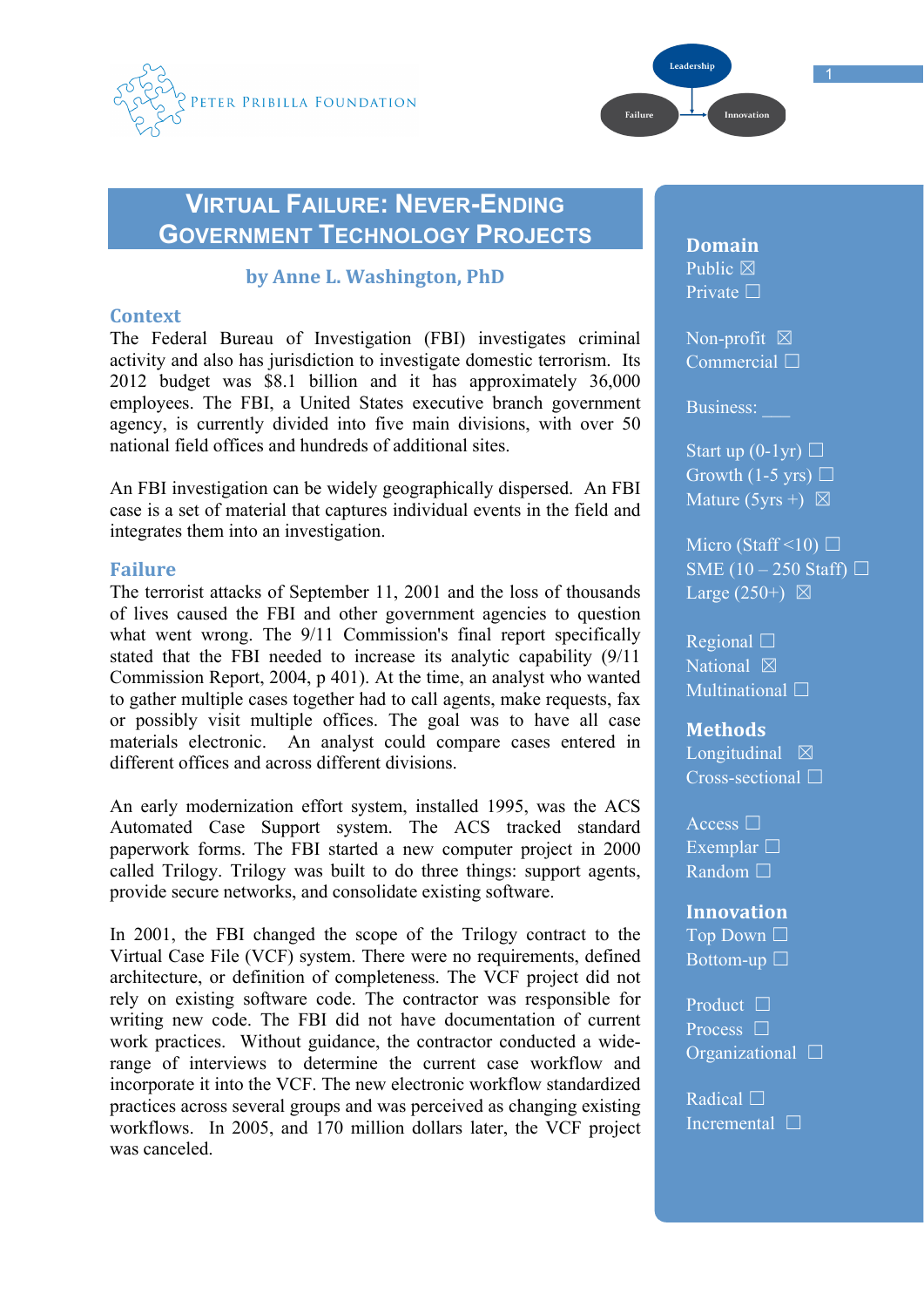



The Inspector General and others outside of the technology group did not have easy to access the progress of the project. Managers in 2002, 2005 and 2010 reported that it was difficult to understand where the project was relative to deadlines. In addition, the leadership of the FBI changed several times over the course of the project.

This project was consistently approached at the highest level with an attempt to integrate all 122 existing forms, 40 application software programs, and 10 years of case data into one single new system. The Director's office received funding from Congress for a large scale technology project. In 2005, the external advisory recommended that the CIO build prototypes but the CIO chose to skip this step and build the whole system at once to meet funding obligations.

In 2006, a contract was awarded to create Sentinel a new casemanagement software system that would replace the VCF project. From 2007-2010, the project was run by contractors. In 2010, the FBI management ended the contract and asked the internal technology group to manage the Sentinel project.

#### **Innovation
&
Transformation**

The FBI technology group emphasized the need for agile computing. Agile computing is an approach to software engineering that anticipates and welcomes failure. In agile computing, the software is tested for failure at multiple points. Agile methods also provide ways for people to interact and respond to developments as needs change.

In August 2012, the ACS was finally closed to new entries. ACS is still available for lookup inquiries because not all ACS data has been transferred to the new system. The Sentinel system completed testing and went into production in late 2012.

#### **Data**

This case study relies on data collected in formal inquires published between 2001 and 2012. The reports are based on internal governance reports as well as external hearings and witness statements.

### **Further
Reading**

\* National Commission on Terrorist Attacks Upon the United States (2004). The 9/11 Commission Report. New York: W.W. Norton & Company http://www.9-11commission.gov/report/911Report.pdf

## **Failure**

.<br>Leadershii

.<br>Failure

Caused externally □ Caused internally  $\square$ 

Step1 Invent  $\Box$ Step2 Select □ Step3 Implement□ Step4 Capture □

#### **Transformation**

Internal to Organisation □ External to Organisation  $\Box$ Delivered by Organisation Delivered by Others  $\Box$ 

#### **Role
of
Leadership**

Strategic Recovery ☐ Employee-led Recovery ☐

New Leader Engaged to lead transformation □ Existing Leader-led transformation □

Recovery Strategy Published ☐ Recovery Led by Operational Activity □

Strategy Announced □ Recovery Evolved □

#### **Learning
outcomes**

- Fail Fast, Fail Early
- Use internal expertise
- Fund small prototype projects